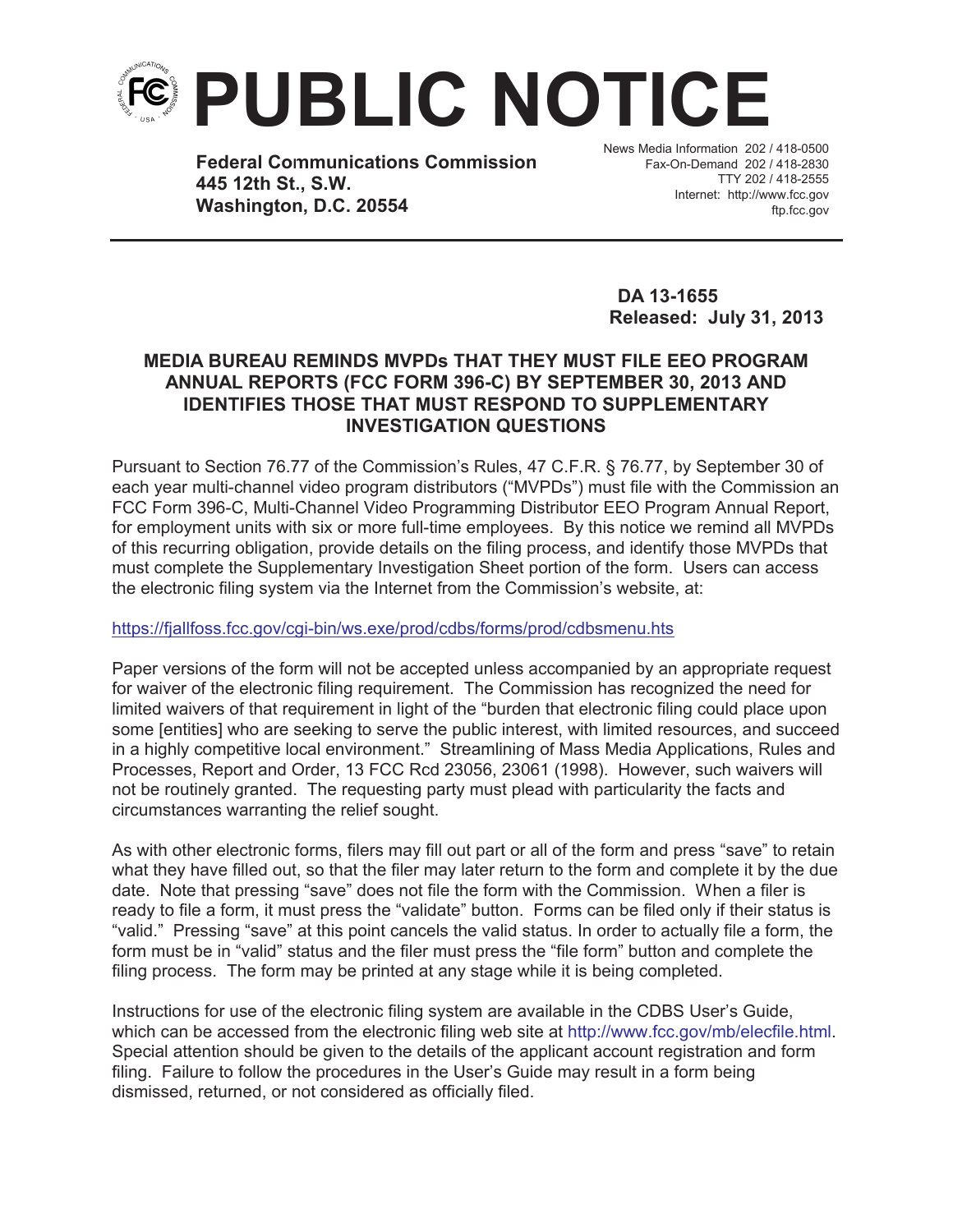For technical assistance using the system or to report problems, please contact the CDBS Help Desk at (202) 418-2MMB (202-418-2662). To request additional information concerning the Form 396-C, please call the EEO staff at (202) 418-1450.

As in prior years, certain MVPDs also will be required to complete portions of the Supplemental Investigation Sheet ("SIS") located at the end of the Form. Attached to this Public Notice is a list of those MVPD units that must submit the SIS with their 2013 filings. If a unit is not on this list, it does not need to complete the SIS this year. When units on the list attempt to file Form 396-C electronically, those filers will see a check in the box on Section I of the electronic version of the form next to the statement "Supplemental Investigation Sheet attached."

For filers required to complete and submit the SIS this year, one job description must be provided, but only for the Technicians (Part I, Item 3), category, and only questions 4, 7, and 8 of Part II of the SIS must be answered. PLEASE NOTE: SIS Part III requires the submission of the filer's EEO public file report. All SIS filers should submit the report created in 2013 covering the previous 12 months.

News Media Contact: Janice Wise 202-418-8165. Media Bureau Contact: Lewis Pulley 202-418-1450.

## **FCC NOTICE REQUIRED BY THE PAPERWORK REDUCTION ACT**

As required by the Paperwork Reduction Act of 1995 (44 U.S.C. § 3507) ("PRA"), the FCC is notifying the public that it has approval from the Office of Management and Budget (OMB), granted on December 4, 2012, for the information collection contained herein pursuant to the PRA. The OMB Control Number for the FCC Form 396-C is 3060-1033. The annual reporting burdens for this collection of information, including the time for reviewing instructions, searching existing data sources, gathering and maintaining the required data and completing and reviewing the collection of information, are estimated to be: 2,200 respondents, 10 minutes to 2.5 hours per response per annum, for a total annual burden of 3,187 hours; no annual costs. If you have any comments on this burden estimate, or how we can improve the collection and reduce the burden it causes you, please write to Cathy Williams, Federal Communications Commission, Room 1-C823, 445 12th Street, SW, Washington, DC, 20554. Please include the OMB Control Number: 3060-1033, in your correspondence. We will also accept your comments regarding the PRA aspects of this collection via the Internet if you send them to Cathy.Williams@fcc.gov or call (202) 418-2918. Under 5 CFR § 1320, an agency may not conduct or sponsor a collection of information unless it displays a current valid control number. No person shall be subject to any penalty for failing to comply with a collection of information subject to the PRA that does not display a valid control number. The OMB Control Number for this collection is 3060-1033.

**THE FOREGOING NOTICE IS REQUIRED BY THE PAPERWORK REDUCTION ACT OF 1995, PUBLIC LAW 104-13, OCTOBER 1, 1995, 44 U.S.C. § 3507.**

-FCC-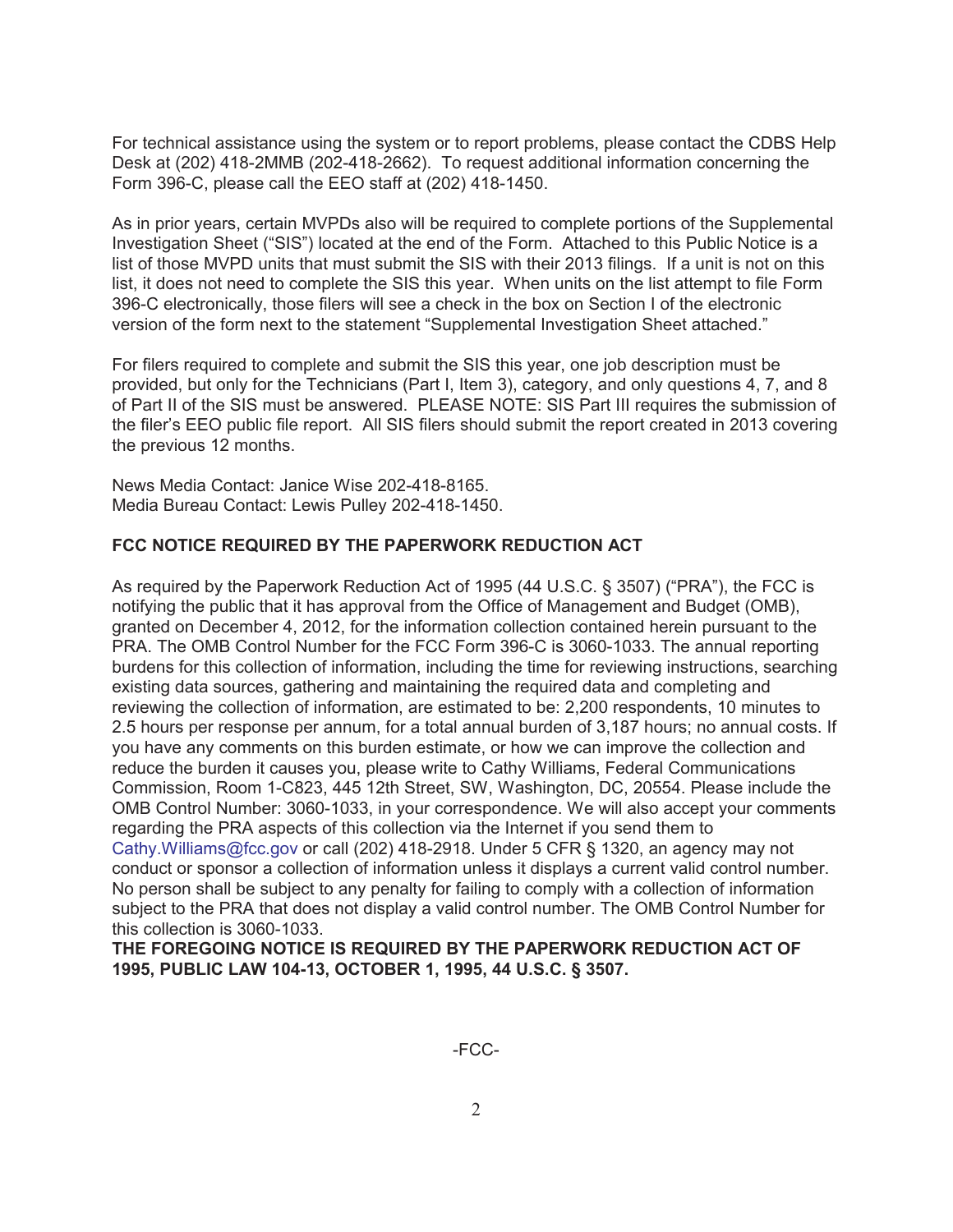| <b>EMP UNIT</b> | MSO/OPR NAME                       | <b>COUNTY</b>            | <b>STATE</b> |
|-----------------|------------------------------------|--------------------------|--------------|
| 11804           | ATLANTIC BROADBAND (PENN) LLC      | <b>FAYETTE COUNTY</b>    | PA           |
| 410545          | <b>CROSSLAKE COMMUNICATIONS</b>    | <b>CROW WING</b>         | <b>MN</b>    |
| 11116           | RESERVE TELECOMMUNICATIONS         | <b>ST JOHN PARISH</b>    | LA           |
| 599970          | ACE TELEPHONE ASSOCIATION          | <b>HOUSTON</b>           | MN           |
| 11853           | ALLEGIANCE COMMUNICATIONS, LLC     | <b>SEVIER</b>            | AR           |
| 11854           | ALLEGIANCE COMMUNICATIONS, LLC     | <b>DESHA</b>             | AR           |
| 11855           | ALLEGIANCE COMMUNICATIONS, LLC     | PITTSBURG COUNTY         | OK           |
| 12751           | AMERICAN SAMOA ENTERTAINMENT INC.  | PAGO PAGO                | AS           |
| M00242          | ANTILLES WIRELESS, L.L.C.          | <b>BUFFALO COUNTY</b>    | <b>NE</b>    |
| 3507            | ARMSTRONG UTILITIES INC.           | <b>BUTLER</b>            | PA           |
| 6068            | ARMSTRONG UTILITIES INC.           | <b>MEDINA</b>            | OH           |
| 2169            | ARMSTRONG UTILITIES, INC.          | CRAWFORD                 | PA           |
| 3585            | ARMSTRONG UTILITIES, INC.          | LAWRENCE                 | OH           |
| 4449            | ARMSTRONG UTILITIES, INC.          | ASHLAND                  | OH           |
| 4587            | ARMSTRONG UTILITIES, INC.          | <b>FAYETTE</b>           | PA           |
| 10588           | ARMSTRONG UTILITIES, INC.          | <b>BUTLER</b>            | PA           |
| 12002           | ASTOUND BROADBAND                  | <b>CONTRA COSTA</b>      | CA           |
| 11808           | ATLANTIC BROADBAND (DELMAR) LLC    | <b>QUEENE ANNE</b>       | <b>MD</b>    |
| 11810           | ATLANTIC BROADBAND (MIAMI) LLC     | <b>MIAMI DADE</b>        | FL.          |
| 11800           | ATLANTIC BROADBAND (PENN) LLC.     | <b>MCKEAN COUNTY</b>     | PA           |
| 11801           | ATLANTIC BROADBAND (PENN) LLC.     | <b>CLEARFIELD COUNTY</b> | PA           |
| 11802           | ATLANTIC BROADBAND (PENN) LLC.     | <b>CAMBRIA COUNTY</b>    | PA           |
| 11799           | ATLANTIC BROADBAND (PENN) LLC      | <b>BLAIR COUNTY</b>      | PA           |
| 11806           | ATLANTIC BROADBAND (PENN) LLC      | ALLEGANY                 | <b>MD</b>    |
| 11803           | ATLANTIC BROADBAND (PENN) LLC      | <b>CAMBRIA COUNTY</b>    | PA           |
| 7419            | ATLANTIC TELEPHONE MEMBERSHIP CORP | <b>BRUNSWICK</b>         | <b>NC</b>    |
| 12261           | <b>BOYCOM CABLEVISION INC.</b>     | <b>BUTLER</b>            | <b>MO</b>    |
| 12775           | BRISTOL VIRGINIA UTILITIES BOARD   | <b>WASHINGTON</b>        | VA           |
| 11873           | BUTLER-BREMER MUTUAL TELEPHONE CO  | <b>BREMER</b>            | IA           |
| 10868           | CABLE NEBRASKA, L.L.C.             | <b>MERRICK COUNTY</b>    | NE.          |
| 843             | CABLE ONE, INC                     | <b>HARRISON COUNTY</b>   | MS           |
| 3925            | CABLE ONE, INC                     | NAVAJO COUNTY            | AZ           |
| 4489            | CABLE ONE, INC                     | <b>JACKSON COUNTY</b>    | OK           |
| 5302            | CABLE ONE, INC                     | <b>WOODBURY COUNTY</b>   | IA           |
| 342             | CABLE ONE, INC.                    | <b>GILA COUNTY</b>       | AZ           |
| 356             | CABLE ONE, INC.                    | <b>BOWIE</b>             | TX           |
| 659             | CABLE ONE, INC.                    | <b>GRENADA COUNTY</b>    | MS           |
| 1179            | CABLE ONE, INC.                    | <b>BECKHAM COUNTY</b>    | OK           |
| 3432            | CABLE ONE, INC.                    | SANDOVAL COUNTY          | ΝM           |
| 3924            | CABLE ONE, INC.                    | NAVAJO COUNTY            | AZ           |
| 10854           | CABLE ONE, INC.                    | <b>ASOTIN</b>            | WA           |
| 10856           | CABLE ONE, INC.                    | <b>BANNOCK</b>           | ID           |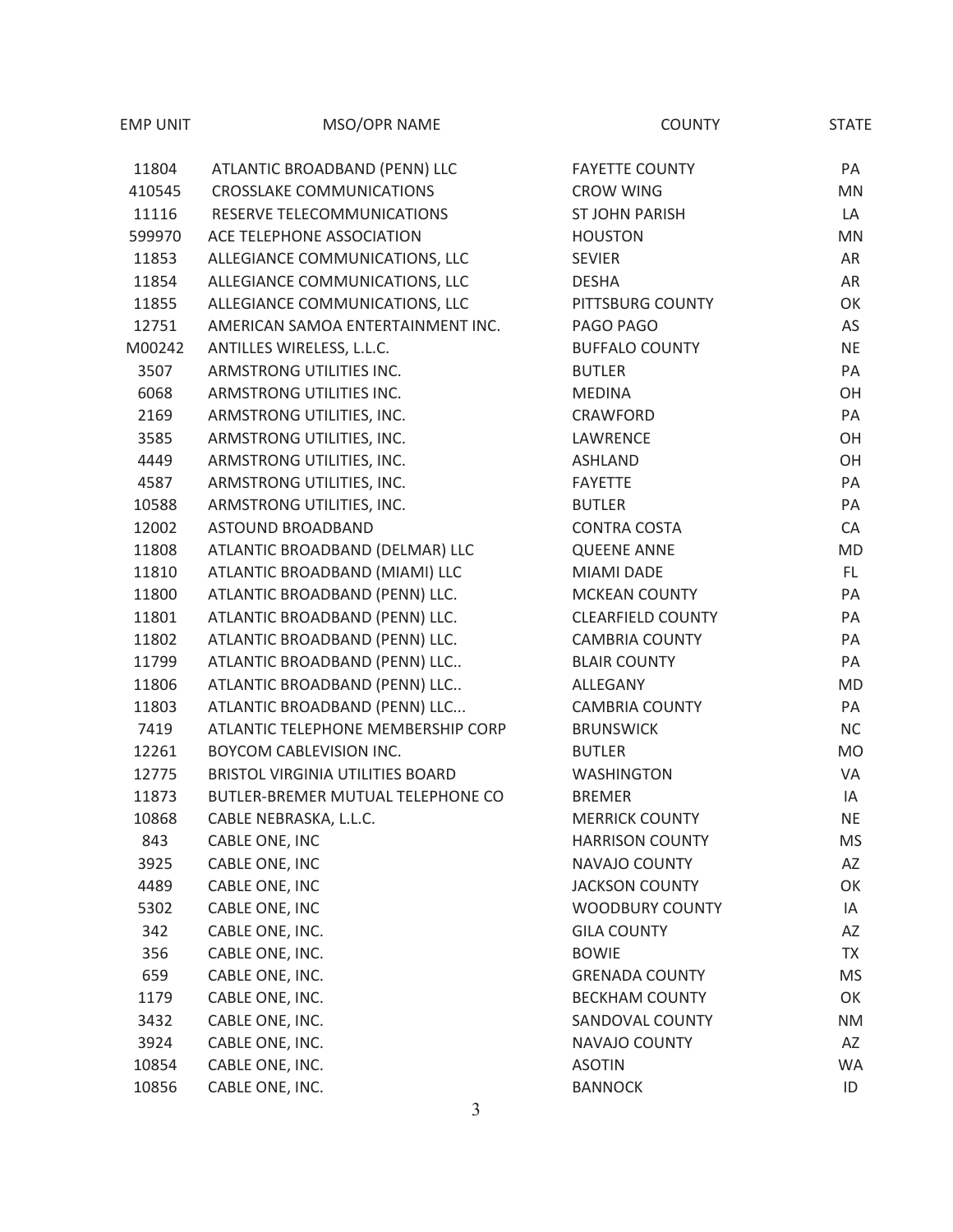| 10862  | CABLE ONE, INC.                     | CANYON                   | ID        |
|--------|-------------------------------------|--------------------------|-----------|
| 10574  | <b>CABLEVISION SYSTEMS CORP</b>     | <b>FAIRFIELD</b>         | <b>CT</b> |
| 10572  | <b>CABLEVISION SYSTEMS CORP.</b>    | <b>ESSEX</b>             | <b>NJ</b> |
| 281603 | <b>CANBY TELEPHONE ASSOCIATION</b>  | <b>CLACKAMAS</b>         | OR        |
| 11825  | <b>CENTRACOM INTERACTIVE</b>        | SANPETE                  | UT        |
| 12744  | CENTURYTEL BROADBAND SERVICES       | <b>OUACHITA PARISH</b>   | LA        |
| 12489  | <b>CHARTER COMMUNICATIONS</b>       | <b>MUSCOGEE</b>          | GA        |
| 12501  | <b>CHARTER COMMUNICATIONS</b>       | <b>MADISON</b>           | IL.       |
| 12503  | <b>CHARTER COMMUNICATIONS</b>       | <b>TANGIPAHOA PARISH</b> | LA        |
| 12505  | <b>CHARTER COMMUNICATIONS</b>       | <b>LAFOURCHE PARISH</b>  | LA        |
| 12554  | <b>CHARTER COMMUNICATIONS</b>       | <b>CROW WING COUNTY</b>  | MN        |
| 12581  | <b>CHARTER COMMUNICATIONS</b>       | <b>WATAUGA</b>           | <b>NC</b> |
| 12593  | <b>CHARTER COMMUNICATIONS</b>       | PERSON                   | <b>NC</b> |
| 12599  | <b>CHARTER COMMUNICATIONS</b>       | <b>BUFFALO</b>           | <b>NE</b> |
| 12610  | <b>CHARTER COMMUNICATIONS</b>       | <b>DOUGLAS</b>           | <b>NV</b> |
| 12613  | <b>CHARTER COMMUNICATIONS</b>       | <b>JACKSON</b>           | OR        |
| 12614  | <b>CHARTER COMMUNICATIONS</b>       | <b>CLATSOP</b>           | OR        |
| 12636  | <b>CHARTER COMMUNICATIONS</b>       | <b>MONTGOMERY</b>        | <b>TN</b> |
| 12637  | <b>CHARTER COMMUNICATIONS</b>       | <b>MADISON</b>           | <b>TN</b> |
| 12641  | <b>CHARTER COMMUNICATIONS</b>       | <b>BRADLEY</b>           | <b>TN</b> |
| 12642  | <b>CHARTER COMMUNICATIONS</b>       | <b>MAURY</b>             | <b>TN</b> |
| 12643  | <b>CHARTER COMMUNICATIONS</b>       | <b>PUTNAM</b>            | <b>TN</b> |
| 12646  | <b>CHARTER COMMUNICATIONS</b>       | <b>MARION</b>            | <b>TN</b> |
| 12656  | <b>CHARTER COMMUNICATIONS</b>       | <b>TARRANT</b>           | <b>TX</b> |
| 12658  | <b>CHARTER COMMUNICATIONS</b>       | <b>DENTON</b>            | <b>TX</b> |
| 9549   | CIM TEL CABLE, L.L.C.               | <b>CREEK</b>             | OK        |
| 11523  | COMCAST CABLE COMMUNICATION         | <b>BROWARD</b>           | FL.       |
| 11524  | COMCAST CABLE COMMUNICATION         | <b>BROWARD</b>           | FL.       |
| 11577  | COMCAST CABLE COMMUNICATION         | <b>GWINNETT</b>          | GA        |
| 11584  | COMCAST CABLE COMMUNICATION         | <b>INDIAN RIVER</b>      | FL.       |
| 11611  | COMCAST CABLE COMMUNICATION         | <b>MIAMI DADE</b>        | FL.       |
| 11902  | <b>COMCAST CABLE COMMUNICATION</b>  | <b>MONROE</b>            | FL.       |
| 11904  | <b>COMCAST CABLE COMMUNICATION</b>  | <b>HARDIN</b>            | KY        |
| 1857   | <b>COMCAST CABLE COMMUNICATIONS</b> | <b>LEON</b>              | FL.       |
| 8757   | COMCAST CABLE COMMUNICATIONS        | ORANGE                   | FL.       |
| 11559  | <b>COMCAST CABLE COMMUNICATIONS</b> | <b>FULTON</b>            | GA        |
| 11568  | COMCAST CABLE COMMUNICATIONS        | <b>DUVAL</b>             | FL.       |
| 7314   | COMCAST CABLE COMMUNICATIONS, LLC   | <b>WAYNE</b>             | MI        |
| 9778   | COMCAST CABLE COMMUNICATIONS, LLC   | <b>HARTFORD</b>          | <b>CT</b> |
| 11506  | COMCAST CABLE COMMUNICATIONS, LLC   | ALLEGHENY                | PA        |
| 11521  | COMCAST CABLE COMMUNICATIONS, LLC   | <b>BRISTOL</b>           | MA        |
| 11522  | COMCAST CABLE COMMUNICATIONS, LLC   | PALM BEACH               | FL.       |
| 11542  | COMCAST CABLE COMMUNICATIONS, LLC   | <b>COOK</b>              | IL        |
| 11543  | COMCAST CABLE COMMUNICATIONS, LLC   | <b>COOK</b>              | IL        |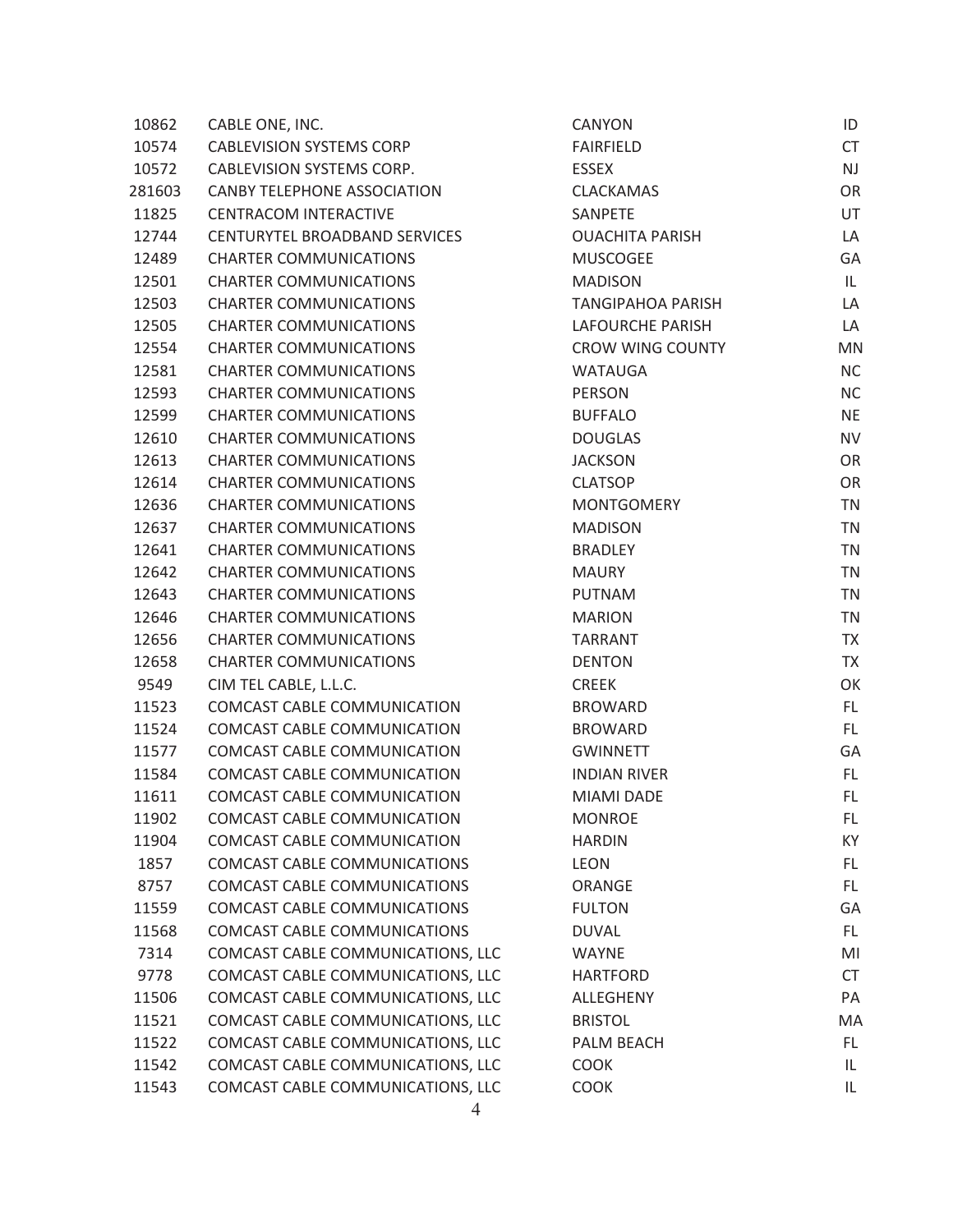| 11545  | COMCAST CABLE COMMUNICATIONS, LLC  | <b>COOK</b>              | IL.       |
|--------|------------------------------------|--------------------------|-----------|
| 11546  | COMCAST CABLE COMMUNICATIONS, LLC  | <b>COOK</b>              | IL.       |
| 11548  | COMCAST CABLE COMMUNICATIONS, LLC  | <b>COOK</b>              | IL        |
| 11560  | COMCAST CABLE COMMUNICATIONS, LLC  | <b>DENVER</b>            | CO        |
| 11588  | COMCAST CABLE COMMUNICATIONS, LLC  | <b>KENT</b>              | MI        |
| 11633  | COMCAST CABLE COMMUNICATIONS, LLC  | <b>NORFOLK</b>           | MA        |
| 11642  | COMCAST CABLE COMMUNICATIONS, LLC  | PRINCE WILLIAM           | VA        |
| 11652  | COMCAST CABLE COMMUNICATIONS, LLC  | SACRAMENTO               | CA        |
| 11688  | COMCAST CABLE COMMUNICATIONS, LLC  | <b>WILL</b>              | IL        |
| 11689  | COMCAST CABLE COMMUNICATIONS, LLC  | <b>COOK</b>              | IL        |
| 11892  | COMCAST CABLE COMMUNICATIONS, LLC  | HILLSBOROUGH             | <b>NH</b> |
| 11911  | COMCAST CABLE COMMUNICATIONS, LLC  | ARAPAHOE                 | CO        |
| 11914  | COMCAST CABLE COMMUNICATIONS, LLC  | <b>MONTEREY</b>          | CA        |
| 11915  | COMCAST CABLE COMMUNICATIONS, LLC  | <b>FRESNO</b>            | CA        |
| 11918  | COMCAST CABLE COMMUNICATIONS, LLC  | <b>DUVALL</b>            | FL.       |
| 11919  | COMCAST CABLE COMMUNICATIONS, LLC  | <b>GWINNETT</b>          | GA        |
| 11921  | COMCAST CABLE COMMUNICATIONS, LLC  | <b>MONTGOMERY</b>        | <b>MD</b> |
| 11923  | COMCAST CABLE COMMUNICATIONS, LLC  | <b>MIDDLESEX</b>         | NJ        |
| 11924  | COMCAST CABLE COMMUNICATIONS, LLC  | <b>BERNALILLO</b>        | <b>NM</b> |
| 11927  | COMCAST CABLE COMMUNICATIONS, LLC  | PHILADELPHIA             | PA        |
| 11933  | COMCAST CABLE COMMUNICATIONS, LLC  | <b>MCHENRY</b>           | IL        |
| 11936  | COMCAST CABLE COMMUNICATIONS, LLC  | <b>DUPAGE</b>            | IL        |
| 8503   | COMCAST CABLE COMMUNICATIONS, LLC. | <b>WASHINGTON</b>        | DC        |
| 10344  | COMCAST CABLE COMMUNICATIONS, LLC. | <b>CHESTER</b>           | PA        |
| 11504  | COMCAST CABLE COMMUNICATIONS, LLC. | <b>ALEXANDRIA CITY</b>   | VA        |
| 11505  | COMCAST CABLE COMMUNICATIONS, LLC. | ALLEGHENY                | PA        |
| 11550  | COMCAST CABLE COMMUNICATIONS, LLC. | CUMBERLAND               | NJ        |
| 11594  | COMCAST CABLE COMMUNICATIONS, LLC. | <b>LEBANON</b>           | PA        |
| 11621  | COMCAST CABLE COMMUNICATIONS, LLC. | <b>MONMOUTH</b>          | NJ        |
| 11624  | COMCAST CABLE COMMUNICATIONS, LLC. | PRINCE GEORGES           | <b>MD</b> |
| 11628  | COMCAST CABLE COMMUNICATIONS, LLC. | <b>NEW CASTLE</b>        | DE        |
| 11634  | COMCAST CABLE COMMUNICATIONS, LLC. | <b>OCEAN</b>             | <b>NJ</b> |
| 11636  | COMCAST CABLE COMMUNICATIONS, LLC. | PHILADELPHIA             | PA        |
| 11894  | COMCAST CABLE COMMUNICATIONS, LLC. | <b>HUDSON</b>            | <b>NJ</b> |
| 11899  | COMCAST CABLE COMMUNICATIONS, LLC. | MONTGOMERY COUNTY        | <b>MD</b> |
| 11930  | COMCAST CABLE COMMUNICATIONS, LLC. | ALLEGHENY                | PA        |
| 7584   | COMMUNICATIONS 1 CABLEVISION, INC  | <b>HANCOCK</b>           | IA        |
| 2577   | COX COMMUNICATIONS INC             | <b>ALACHUA COUNTY</b>    | FL.       |
| 11997  | COX COMMUNICATIONS, INC.           | <b>WASHINGTON COUNTY</b> | AR        |
| 11979  | DIRECTV PUERTO RICO, LTD.          | CAROLINA                 | PR        |
| 11977  | DIRECTV, LLC                       | <b>ARAPAHOE COUNTY</b>   | CO        |
| 11978  | DIRECTV, LLC                       | <b>DOUGLAS COUNTY</b>    | CO        |
| 382010 | FIBERNET MONTICELLO                | <b>WRIGHT</b>            | <b>MN</b> |
| 1435   | FIDELITY CABLEVISION, INC.         | <b>FRANKLIN COUNTY</b>   | <b>MO</b> |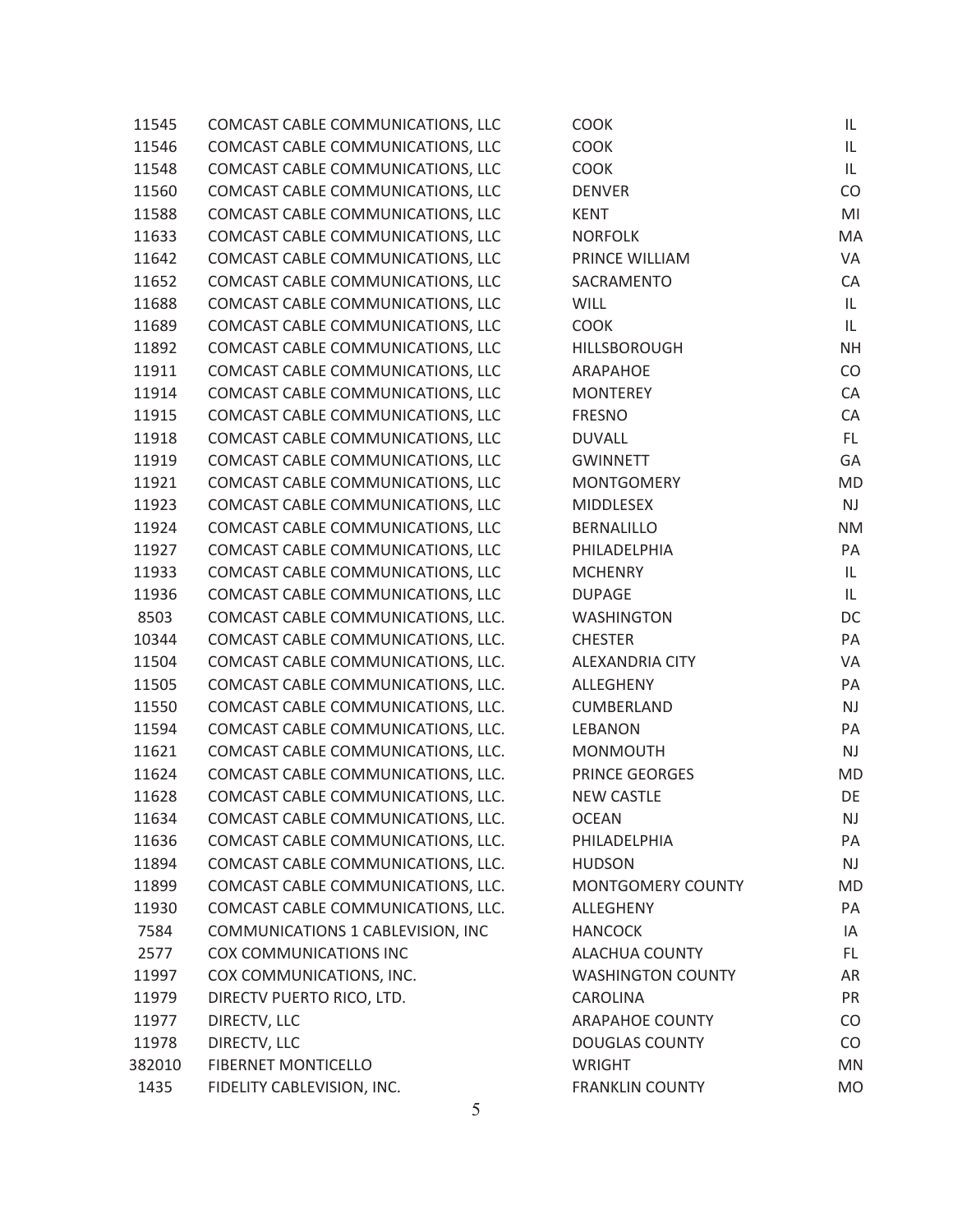| 12275  | FULL CHANNEL TV, INC.                      | <b>BRISTOL</b>         | RI        |
|--------|--------------------------------------------|------------------------|-----------|
| 828209 | <b>GANS COMMUNICATIONS, LP</b>             | ST.MARY'S              | <b>MD</b> |
| 990460 | GOOGLE FIBER, INC.                         | <b>SANTA CLARA</b>     | CA        |
| 12295  | <b>GRANDE COMMUNICATIONS NETWORKS LLC</b>  | <b>MIDLAND</b>         | <b>TX</b> |
| 12297  | <b>GRANDE COMMUNICATIONS NETWORKS LLC</b>  | <b>ECTOR COUNTY</b>    | <b>TX</b> |
| 11775  | GRANDE COMMUNICATIONS NETWORKS, INC.       | <b>HAYS</b>            | <b>TX</b> |
| 10556  | <b>GUAM CABLEVISION, LLC</b>               | <b>TAMUNING</b>        | GU        |
| 10705  | HARRON COMMUNICATIONS                      | <b>MIDDLESEX</b>       | VA        |
| 445207 | HC CABLE OPCO, LLC                         | <b>NEWNAN</b>          | GA        |
| 7399   | HORRY TELEPHONE COOPERATIVE, INC.          | <b>HORRY COUNTY</b>    | SC        |
| 950502 | IMON COMMUNICATIONS, LLC                   | <b>UNITED STATES</b>   | IA        |
| 12769  | JAMES CABLE, LLC                           | <b>COFFEE</b>          | GA        |
| 780743 | KNOLOGY, INC                               | <b>PINELLAS</b>        | FL.       |
| 435704 | KNOLOGY, INC.                              | <b>MONTGOMERY</b>      | AL        |
| 502017 | KNOLOGY, INC.                              | <b>MUSCOGEE</b>        | GA        |
| 713353 | KNOLOGY, INC.                              | <b>MADISON</b>         | AL        |
| 716312 | KNOLOGY, INC.                              | <b>RICHMOND</b>        | GA        |
| 933889 | KNOLOGY, INC.                              | BAY                    | FL.       |
| 997067 | KNOLOGY, INC.                              | <b>DORCHESTER</b>      | SC        |
| 1575   | LAWTON, OK                                 | <b>COMANCHE COUNTY</b> | OK        |
| 11323  | MEDIACOM COMMUNICATIONS CORPORATION        | PINAL                  | AZ        |
| 11338  | <b>MEDIACOM COMMUNICATIONS CORPORATION</b> | <b>SANTA ROSA</b>      | FL.       |
| 11345  | MEDIACOM COMMUNICATIONS CORPORATION        | <b>HENRY</b>           | IL        |
| 11346  | MEDIACOM COMMUNICATIONS CORPORATION        | MARSHALL               | IL        |
| 11353  | MEDIACOM COMMUNICATIONS CORPORATION        | LA SALLE               | IL        |
| 11360  | MEDIACOM COMMUNICATIONS CORPORATION        | <b>ROCK ISLAND</b>     | IL        |
| 11361  | MEDIACOM COMMUNICATIONS CORPORATION        | <b>COLES</b>           | IL        |
| 11365  | MEDIACOM COMMUNICATIONS CORPORATION        | WILLIAMSON             | IL        |
| 11379  | MEDIACOM COMMUNICATIONS CORPORATION        | <b>MARSHALL</b>        | KY        |
| 11380  | MEDIACOM COMMUNICATIONS CORPORATION        | <b>METCALFE</b>        | KY        |
| 11391  | MEDIACOM COMMUNICATIONS CORPORATION        | <b>GANTRY</b>          | <b>MO</b> |
| 11396  | MEDIACOM COMMUNICATIONS CORPORATION        | <b>COLE</b>            | MO        |
| 11397  | MEDIACOM COMMUNICATIONS CORPORATION        | <b>GREENE</b>          | <b>MO</b> |
| 11398  | <b>MEDIACOM COMMUNICATIONS CORPORATION</b> | ST. LOUIS              | <b>MO</b> |
| 11404  | MEDIACOM COMMUNICATIONS CORPORATION        | <b>WASHINGTON</b>      | <b>NC</b> |
| 11410  | MEDIACOM COMMUNICATIONS CORPORATION        | DE KALB                | IN        |
| 11422  | MEDIACOM COMMUNICATIONS CORPORATION        | <b>CLAY</b>            | IA        |
| 11428  | MEDIACOM COMMUNICATIONS CORPORATION        | <b>DES MOINES</b>      | IA        |
| 11429  | MEDIACOM COMMUNICATIONS CORPORATION        | CARROLL                | ΙA        |
| 11433  | MEDIACOM COMMUNICATIONS CORPORATION        | <b>CLINTON</b>         | ΙA        |
| 11434  | MEDIACOM COMMUNICATIONS CORPORATION        | <b>UNION</b>           | IA        |
| 11440  | MEDIACOM COMMUNICATIONS CORPORATION        | <b>LEE</b>             | ΙA        |
| 11441  | MEDIACOM COMMUNICATIONS CORPORATION        | <b>MARION</b>          | IA        |
| 11444  | MEDIACOM COMMUNICATIONS CORPORATION        | <b>CARRO GORDO</b>     | ΙA        |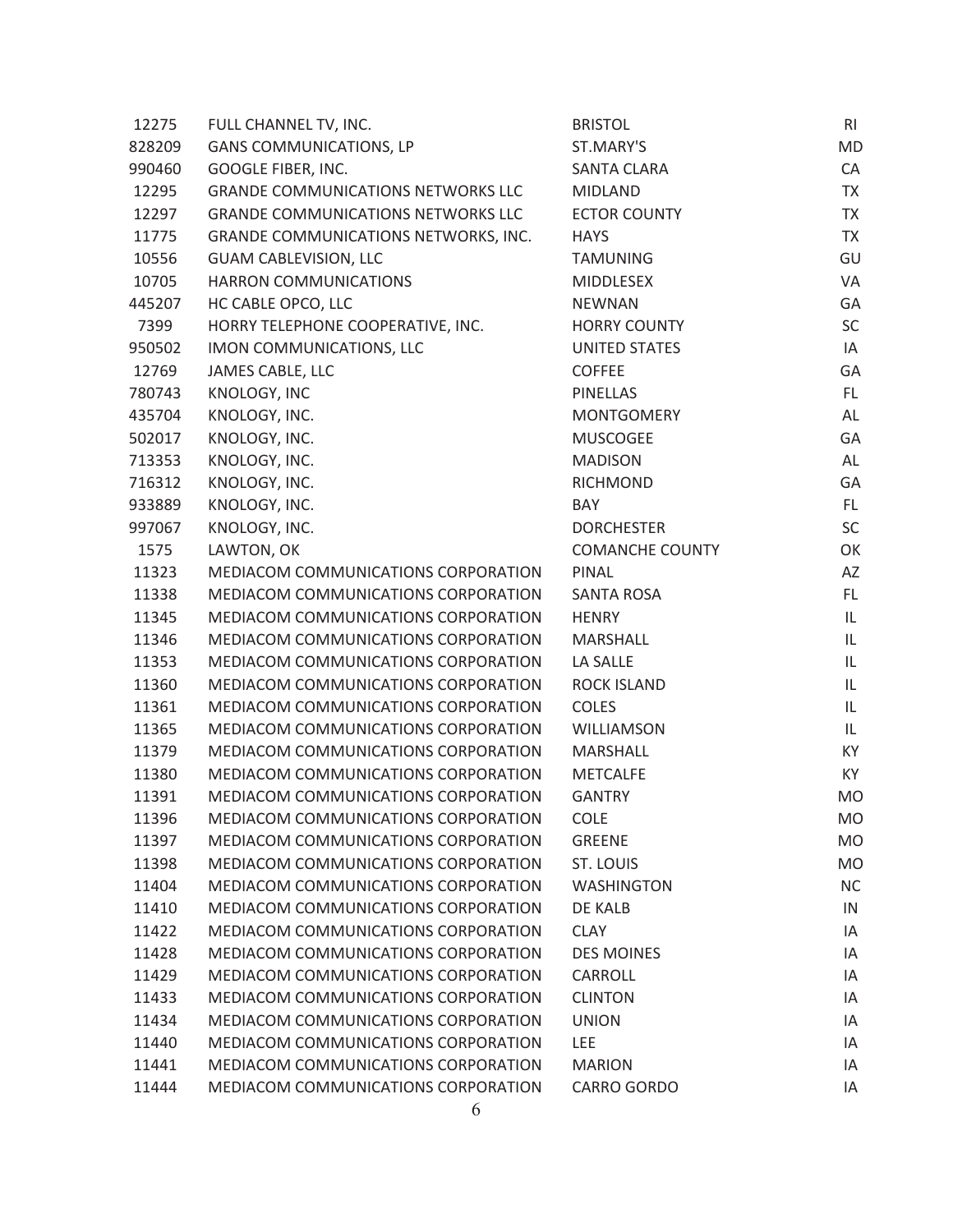| 11465  | MEDIACOM COMMUNICATIONS CORPORATION     | <b>HENNEPIN</b>        | <b>MN</b> |
|--------|-----------------------------------------|------------------------|-----------|
| 11480  | MEDIACOM COMMUNICATIONS CORPORATION     | <b>DOUGHERTY</b>       | GA        |
| 11482  | MEDIACOM COMMUNICATIONS CORPORATION     | <b>LOWNDES</b>         | GA        |
| 11487  | MEDIACOM COMMUNICATIONS CORPORATION     | <b>BEN HILL</b>        | GA        |
| 11868  | METROCAST CABLEVISION OF NH LLC         | <b>BELKNAP</b>         | <b>NH</b> |
| 1360   | MIDCONTINENT COMMUNICATIONS             | <b>GRAND FORKS</b>     | <b>ND</b> |
| 1503   | MIDCONTINENT COMMUNICATIONS             | <b>MINNEHAHA</b>       | SD        |
| 1605   | MIDCONTINENT COMMUNICATIONS             | <b>BURLEIGH</b>        | <b>ND</b> |
| 990171 | MIDCONTINENT COMMUNICATIONS             | <b>HENNEPIN</b>        | MN        |
| 68     | NORTHLAND COMMUNICATIONS                | PICKENS COUNTY         | AL        |
| 5604   | NORTHLAND COMMUNICATIONS CORPORATION    | <b>BONNER COUNTY</b>   | ID        |
| 11006  | <b>OPTIMUM</b>                          | <b>FREMONT</b>         | CO        |
| 11008  | <b>OPTIMUM</b>                          | LAPLATA                | CO        |
| 11012  | <b>OPTIMUM</b>                          | <b>PROWERS</b>         | CO        |
| 11020  | <b>OPTIMUM</b>                          | <b>HILL</b>            | MT        |
| 11026  | <b>OPTIMUM</b>                          | <b>PARK</b>            | <b>WY</b> |
| 11030  | <b>OPTIMUM</b>                          | <b>CARBON</b>          | <b>WY</b> |
| 11031  | <b>OPTIMUM</b>                          | <b>FREMONT</b>         | <b>WY</b> |
| 12018  | <b>OPTIMUM</b>                          | <b>YELLOWSTONE</b>     | MT        |
| 12019  | <b>OPTIMUM</b>                          | LARAMIE                | <b>WY</b> |
| 12745  | ORLANDO TELEPHONE COMPANY, INC.         | ORANGE                 | FL.       |
| 1546   | PENCOR SERVICES, INC,                   | <b>CARBON</b>          | PA        |
| 12754  | PENCOR SERVICES, INC,                   | PERRY                  | PA        |
| 12760  | PENCOR SERVICES, INC,                   | <b>YORK</b>            | PA        |
| 12761  | PENCOR SERVICES, INC,                   | <b>MONROE</b>          | PA        |
| 12762  | PENCOR SERVICES, INC,                   | <b>MONROE</b>          | PA        |
| 12763  | PENCOR SERVICES, INC,                   | <b>WYOMING</b>         | PA        |
| 12750  | PLANT TIFTNET, INC.                     | <b>TIFTON</b>          | GA        |
| 12048  | RB3, LLC                                | <b>SMITH</b>           | <b>TX</b> |
| 11998  | SANCOM, INC.                            | <b>DAVISON</b>         | SD        |
| 990060 | SERVICE ELECTRIC CABLEVISION, INC.      | <b>LEHIGH</b>          | PA        |
| 11948  | SOUTHERN KANSAS TELEPHONE CO., INC.     | <b>SEDGWICK COUNTY</b> | KS.       |
| 11971  | <b>SUDDENLINK COMMUNICATIONS</b>        | COOKE CO               | <b>TX</b> |
| 11972  | SUDDENLINK COMMUNICATIONS               | SMITH CO               | <b>TX</b> |
| 11991  | SUDDENLINK COMMUNICATIONS               | <b>LINCOLN PARISH</b>  | LA        |
| 12053  | SUDDENLINK COMMUNICATIONS               | <b>RALIEGH CO</b>      | VW        |
| 12054  | SUDDENLINK COMMUNICATIONS               | <b>RALIEGH CO</b>      | <b>WV</b> |
| 12055  | SUDDENLINK COMMUNICATIONS               | LOGAN CO               | <b>WV</b> |
| 12059  | SUDDENLINK COMMUNICATIONS               | POTTER CO              | <b>TX</b> |
| 11819  | TELECOMMUNICATIONS MANAGEMENT           | <b>SCOTT</b>           | <b>MO</b> |
| 12183  | TELECOMMUNICATIONS MANAGEMENT LLC       | <b>MONTGOMERY</b>      | IL        |
| 12722  | TELECOMMUNICATIONS MANAGEMENT, LLC      | <b>VERMILLION</b>      | IN        |
| 5423   | TELE-MEDIA CORPORATION OF DELAWARE      | <b>CENTRE COUNTY</b>   | PA        |
| 3154   | THE PIONEER TELEPHONE ASSOCIATION, INC. | <b>GRANT</b>           | KS        |